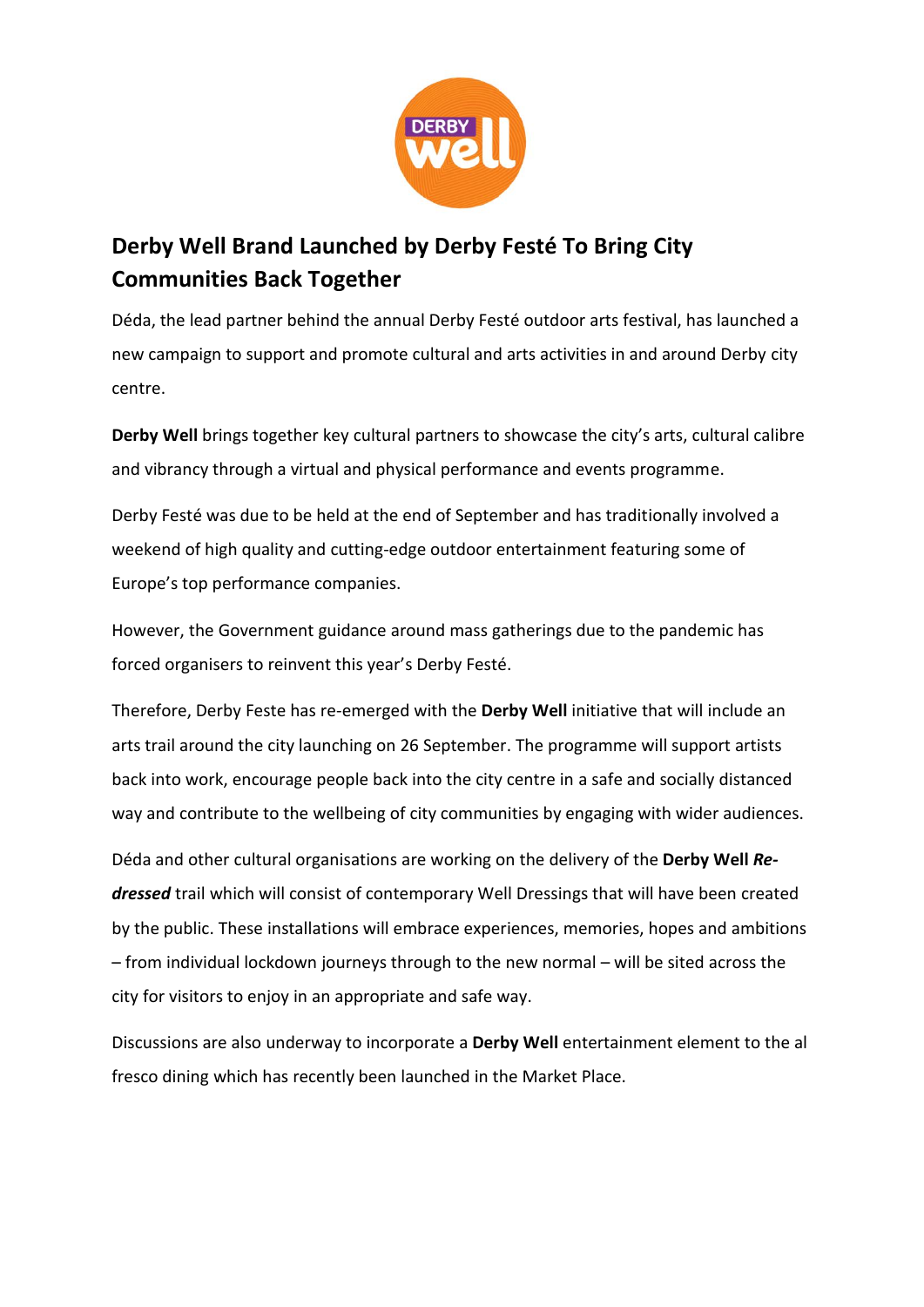

development and growth in the city with a series of events that will take place from Derby Well will play an important role to help drive the social, cultural and economic re-September.

that are inspired by Derbyshire's unique and ancient Well Dressing festivals which **Being** The first element of the **Derby Well** *Re-dressed* programme will be to stage installations originated as indicators of the purity of clean water from as early as the 14<sup>th</sup> century.

Steve Slater, director of Déda, said: "Since 2007, Derby Festé has existed to bring surprise, enlightenment, entertainment and amusement to local communities and visitors alike.

"We obviously have to think differently this year and the idea behind **Festé/Derby Well** is to create a series of events that will celebrate our city and reunite our communities.

"The idea was originally born from a conversation about traditional Derbyshire Well Dressing festivals and our goal is for this to be the launch of the long-term programme which is very appropriate considering the county's links to the Plague all those centuries ago.

"This will be the perfect way to proclaim the city's strength and ability to overcome the pandemic with care and kindness, humanity, creativity and love.

"Moving forwards, we hope to broaden the **Derby Well** theme to showcase, celebrate and mark a wide range of milestones and landmarks in the city – working in partnership with partners from all walks of life from culture to business.

"Therefore, although it is disappointing that Derby Festé is not able to happen in its usual way this September, **Derby Well** gives us the opportunity to re-invent the way that we can come together to celebrate and enjoy our city in a positive and proactive way.

Festé weekend will also see Derby Creative Arts Network (Derby CAN) launch a new project called 'Derby Rises' which brings together communities across the city to celebrate easing